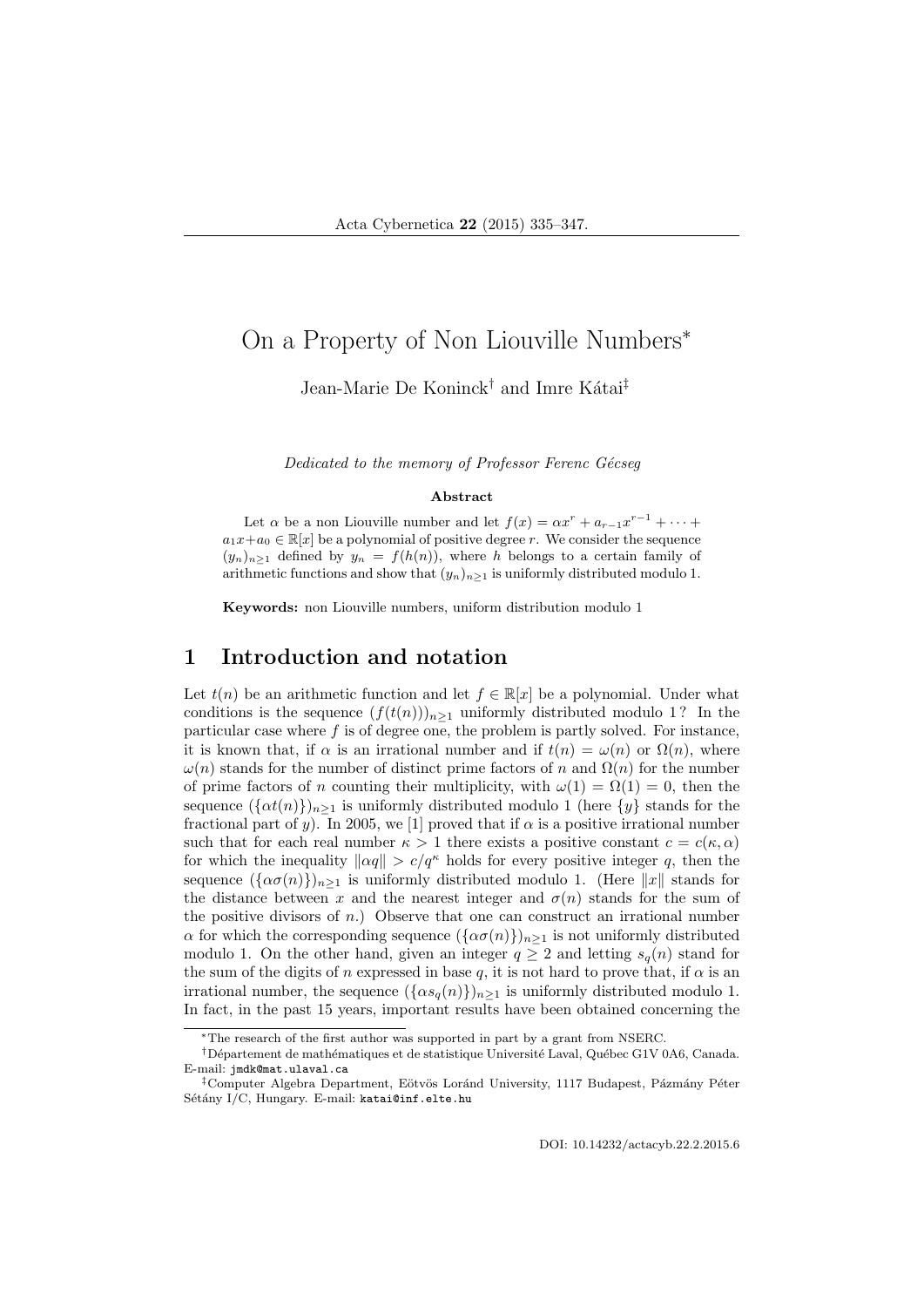topic of the so-called  $q$ -ary arithmetic functions. For instance, it was proved that the sequence  $({\alpha s_q(p)})_{p\in\varnothing}$  (here  $\varnothing$  is the set of all primes) is uniformly distributed modulo 1 if and only if  $\alpha \in \mathbb{R} \setminus \mathbb{Q}$ . In 2010, answering a problem raised by Gelfond [10] in 1968, Mauduit and Rivat [13] proved that the sequence  $({\alpha s_q(n^2)}_{n \geq 1}$  is uniformly distributed modulo 1 if and only if  $\alpha \in \mathbb{R} \setminus \mathbb{Q}$ .

Recall that an irrational number  $\beta$  is said to be a *Liouville number* if for all integers  $m \geq 1$ , there exist two integers t and  $s > 1$  such that

$$
0 < \left| \beta - \frac{t}{s} \right| < \frac{1}{s^m}.
$$

Hence, Liouville numbers are those real numbers which can be approximated "quite closely" by rational numbers.

Here, if  $\alpha$  is a non Liouville number and

$$
f(x) = \alpha x^{r} + a_{r-1} x^{r-1} + \dots + a_1 x + a_0 \in \mathbb{R}[x]
$$
 is of degree  $r \ge 1$ , (1)

we prove that  $(f(t(n)))_{n\geq 1}$  is uniformly distributed modulo 1, for those arithmetic functions  $t(n)$  for which the corresponding function  $a_{N,k} := \frac{1}{N}$  $\frac{1}{N} \# \{ n \leq N : t(n) = k \}$ is "close" to the normal distribution as  $N$  becomes large.

Given  $P \subseteq \wp$ , let  $\Omega_P(n) = \sum_{p \in P} p^r \parallel_n r$ . From here on, we let  $q \geq 2$  stand for a fixed integer. Now, consider the sequence  $(y_n)_{n\geq 1}$  defined by  $y_n = f(h(n))$ , where  $h(n)$  is either one of the five functions

$$
\omega(n), \qquad \Omega(n), \qquad \Omega_{\mathcal{P}}(n), \qquad s_q(n), \qquad s_q(n^2). \tag{2}
$$

Here, we show that the sequence  $(y_n)_{n\geq 1}$  is uniformly distributed modulo 1.

For the particular case  $h(n) = s_q(n)$ , we also examine an analogous problem, as  $n$  runs only through the primes. Finally, we consider a problem involving strongly normal numbers.

Recall that the *discrepancy* of a set of N real numbers  $x_1, \ldots, x_N$  is the quantity

$$
D(x_1,...,x_N) := \sup_{[a,b)\subseteq [0,1)} \left| \frac{1}{N} \sum_{\{x_\nu\} \in [a,b)} 1 - (b-a) \right|.
$$

For each positive integer  $N$ , let

$$
M = M_N = [\delta_N \sqrt{N}], \quad \text{where } \delta_N \to 0 \text{ and } \delta_N \log N \to \infty \text{ as } N \to \infty.
$$
 (3)

We shall say that an infinite sequence of real numbers  $(x_n)_{n\geq 1}$  is strongly uniformly distributed mod 1 if

$$
D(x_{N+1},...,x_{N+M}) \to 0 \quad \text{as} \quad N \to \infty
$$

for every choice of M (and corresponding  $\delta_N$ ) satisfying (3). Then, given a fixed integer  $q > 2$ , we say that an irrational number  $\alpha$  is a *strongly normal number*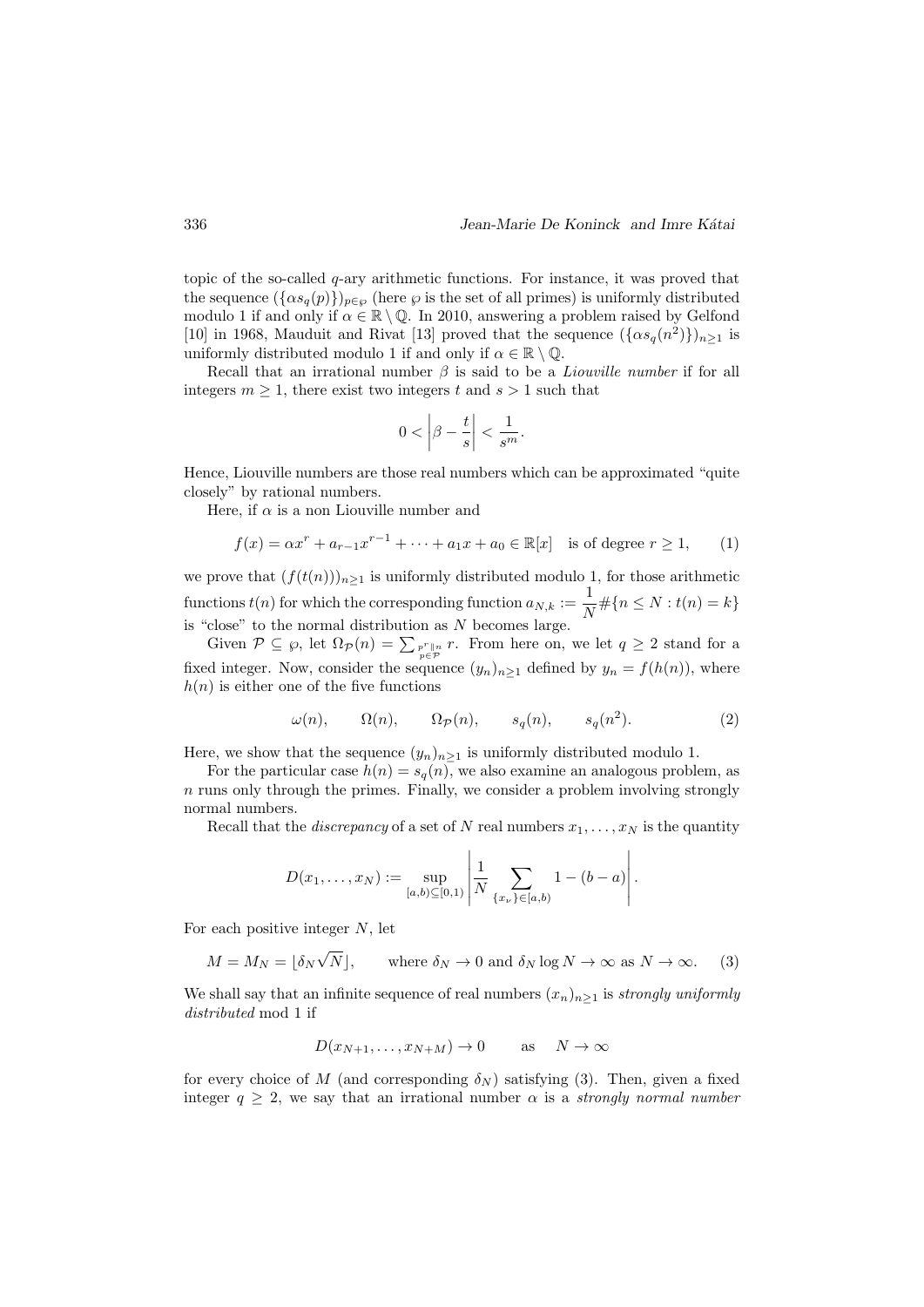in base q (or a strongly q-normal number) if the sequence  $(x_n)_{n\geq 1}$ , defined by  $x_n = {\alpha q^n}$ , is strongly uniformly distributed modulo 1. The concept of strong normality was recently introduced by De Koninck, Kátai and Phong [2].

We will at times be using the standard notation  $e(x) := \exp\{2\pi i x\}$ . Finally, we let  $\varphi$  stand for the Euler totient function.

### 2 Background results

The sum of digits function  $s_q(n)$  in a given base  $q \geq 2$  has been extensively studied over the past decades. Delange [4] was one of the first to study this function. Drmota and Rivat [7], [14] studied the function  $s_q(n^2)$  and then, very recently, Drmota, Mauduit and Rivat [9] analyzed the distribution of the function  $s_q(P(n))$ , where  $P \in \mathbb{Z}[x]$  is a polynomial of a certain type.

Here, we state as propositions some other results and recall two relevant results of Halász and Kátai.

First, given an integer  $q \geq 2$ , we set

$$
\mu_q = \frac{q-1}{2}, \qquad \sigma_q^2 = \frac{q^2-1}{12}.
$$

**Proposition 1.** Let  $\delta > 0$  be an arbitrary small number and let  $\varepsilon > 0$ . Then, uniformly for  $\left|k-\mu_q\log_q N\right| < \frac{1}{\delta}$ δ  $\sqrt{\log_q N},$ 

$$
\begin{aligned} \# \{ n \le N : s_q(n) = k \} &= \\ \frac{N}{\sqrt{2\pi\sigma_q^2 \log_q N}} \left( \exp \left\{ -\frac{(k - \mu_q \log_q N)^2}{2\sigma_q^2 \log_q N} \right\} + O\left(\frac{1}{\log^{\frac{1}{2} - \varepsilon} N} \right) \right). \end{aligned}
$$

Proof. This result is in fact a particular case of Proposition 3 below.

 $\Box$ 

**Proposition 2.** Let  $\varepsilon > 0$ . Uniformly for all integers  $k \geq 0$  such that  $(k, q-1) = 1$ ,

$$
#\{p \le N : s_q(p) = k\} =
$$
  

$$
\frac{q-1}{\varphi(q-1)} \frac{\pi(N)}{\sqrt{2\pi\sigma_q^2 \log_q N}} \left( \exp\left\{-\frac{(k-\mu_q \log_q N)^2}{2\sigma_q^2 \log_q N}\right\} + O\left(\frac{1}{\log^{\frac{1}{2}-\varepsilon} N}\right) \right).
$$

Proof. This is Theorem 1.1 in the paper of Drmota, Mauduit and Rivat [8].  $\Box$ 

Let  $G = (G_j)_{j \geq 0}$  be a strictly increasing sequence of integers, with  $G_0 = 1$ . Then, each non negative integer n has a unique representation as  $n = \sum_{j\geq 0} \epsilon_j(n) G_j$ with integers  $\epsilon_j(n) \geq 0$  provided that  $\sum$  $j$  $\lt$  $k$  $\epsilon_j(n)G_j < G_k$  for all integers  $k \geq 1$ . Then, the sum of digits function  $s_G(n)$  is given by

$$
s_G(n) = \sum_{j \ge 0} \epsilon_j(n). \tag{4}
$$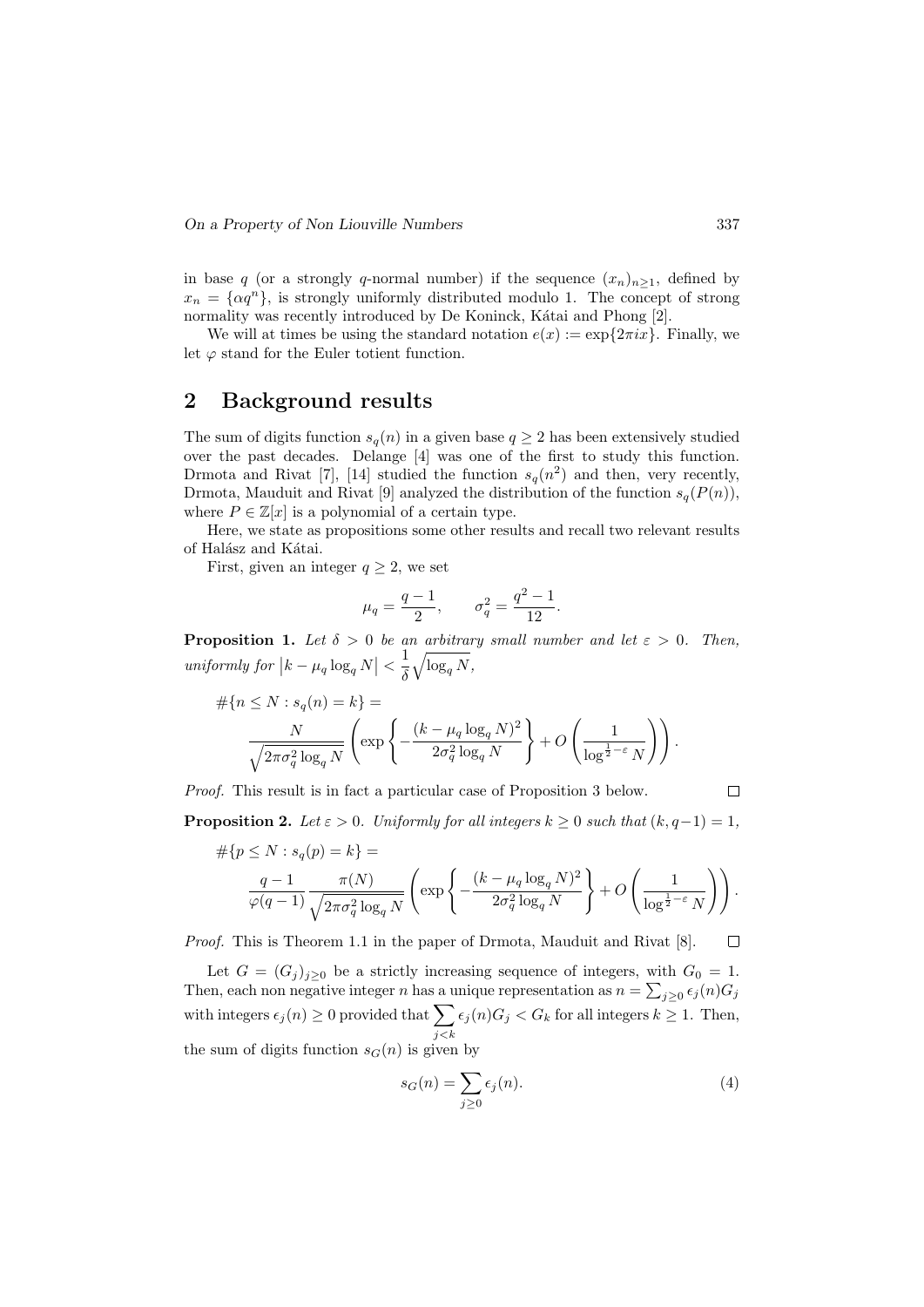Setting  $a_{N,k} := \#\{n \leq N : s_G(n) = k\}$ , consider the related sequence  $(X_N)_{N \geq 1}$  of random variables defined by

$$
P(X_N = k) = \frac{a_{N,k}}{N},
$$

so that the expected value of  $X_N$  and its variance are given by

$$
E[X_N] = \frac{1}{N} \sum_{n \le N} s_G(n) \quad \text{and} \quad V[X_N] = \frac{1}{N} \sum_{n \le N} (s_G(n) - E[X_N])^2. \quad (5)
$$

Let us choose the sequence  $(G_j)_{j\geq 0}$  as the particular sequence

$$
G_0 = 1, \qquad G_j = \sum_{i=1}^j a_i G_{j-1} + 1 \quad (j > 0), \tag{6}
$$

where the  $a_i$ 's are simply the positive integers appearing in the Parry  $\alpha$ -expansion (here  $\alpha > 1$  is a real number) of 1, that is

$$
1 = \frac{a_1}{\alpha} + \frac{a_2}{\alpha^2} + \frac{a_3}{\alpha^3} + \cdots
$$

It can be shown (see Theorem 2.1 of Drmota and Gajdosik [5]) that, for such a sequence  $(G_j)_{j\geq 0}$ , setting

$$
G(z, u) := \sum_{j=1}^{\infty} \left( \sum_{\ell=0}^{a_j - 1} z^{\ell} \right) z^{a_1 + \dots + a_{j-1}} u^j
$$

and letting  $1/\alpha(z)$  denote the analytic solution  $u = 1/\alpha(z)$  of the equation  $G(z, u) =$ 1 for z in a sufficiently small (complex) neighbourhood of  $z_0 = 1$  such that  $\alpha(1) = \alpha$ , then,

$$
E[X_N] = \mu \frac{\log N}{\log \alpha} + O(1)
$$

and

$$
V[X_N] = \sigma^2 \frac{\log N}{\log \alpha} + O(1),
$$

where

$$
\mu = \frac{\alpha'(1)}{\alpha}
$$
 and  $\sigma^2 = \frac{\alpha''(1)}{\alpha} + \mu - \mu^2$ .

**Proposition 3.** Let  $G = (G_j)_{j \geq 0}$  be as in (6). If  $\sigma^2 \neq 0$ , then, given an arbitrary small  $\varepsilon > 0$ , uniformly for all integers  $k \geq 0$ ,

$$
#\{n \leq N : s_G(n) = k\} =
$$

$$
\frac{N}{\sqrt{2\pi V[X_N]}} \left( \exp\left\{-\frac{(k - E[X_N])^2}{2V[X_N]}\right\} + O\left(\frac{1}{\log^{\frac{1}{2}-\varepsilon} N}\right) \right).
$$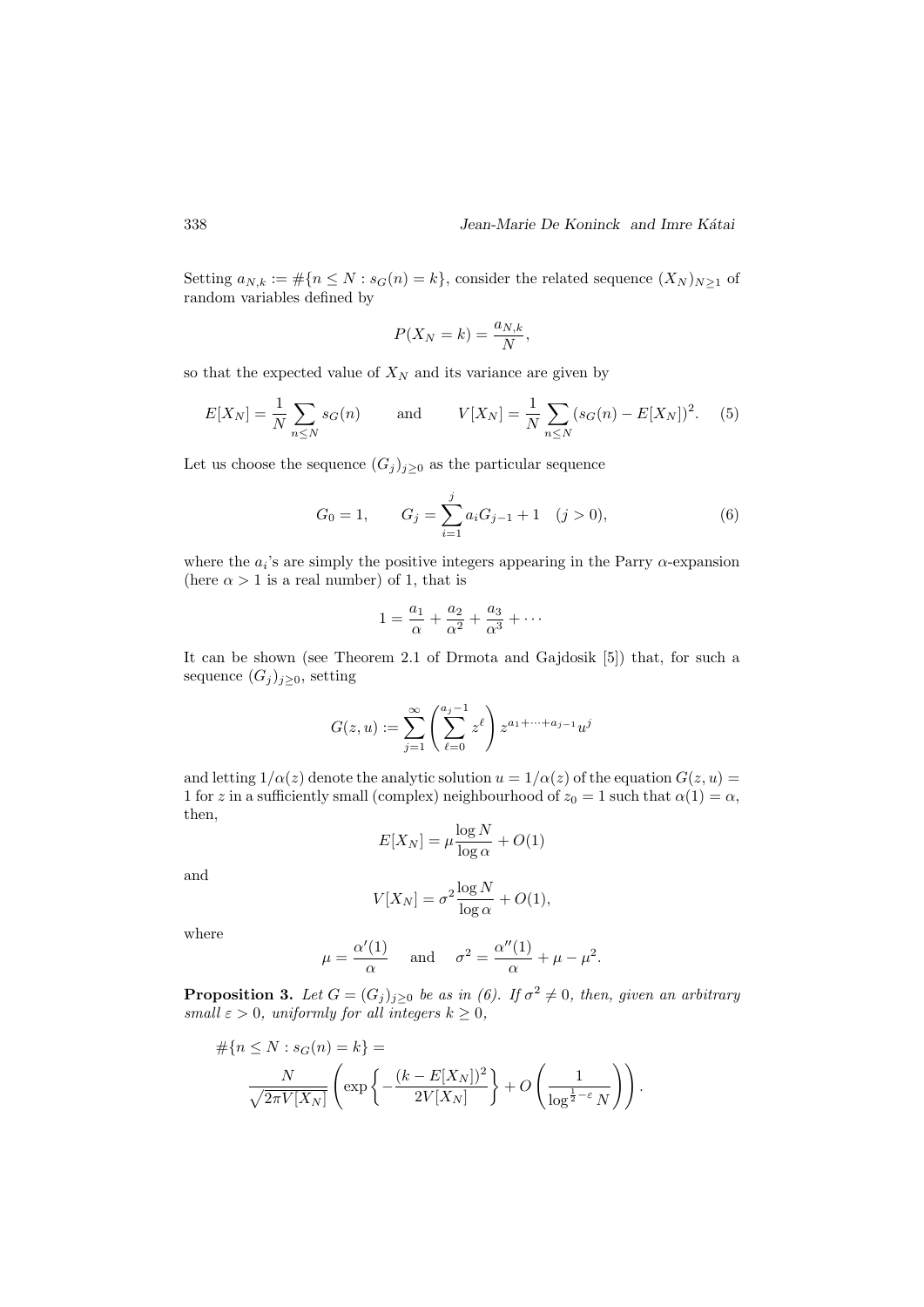Proof. This is Theorem 2.2 in the paper of Drmota and Gajdosik [5].  $\Box$ 

Let a be a positive integer. Let  $q = -a + i$  (or  $q = -a - i$ ) and set  $Q = a^2 + 1$ and  $\mathcal{N} = \{0, 1, \ldots, Q - 1\}$ . It is well known that every Gaussian integer z can be written uniquely as

$$
z = \sum_{\ell \geq 0} \epsilon_{\ell}(z) q^{\ell} \quad \text{with each } \epsilon_{\ell} \in \mathcal{N}.
$$

Then, define the sum of digits function  $s_q(z)$  of  $z \in \mathbb{Z}[i]$  in base q as

$$
s_q(z) = \sum_{\ell \geq 0} \epsilon_{\ell}(z).
$$

**Proposition 4.** Let A be the set of those positive integers a for which if  $p \mid q =$ **Proposition 4.** Let A be the set of those positive integers a for which if  $p \mid q = -a \pm i$  and  $|p| \neq 1$ , then  $|p|^2 \geq 689$ . Let  $\mathcal{D}_N = \{z \in \mathbb{C} : |z| \leq \sqrt{N}\} \cap \mathbb{Z}[i]$  or  $\mathcal{D}_N = \{z \in \mathbb{C} : |\Re(z)| \leq \sqrt{N}, |\Im(z)| \leq \sqrt{N}\} \cap \mathbb{Z}[i].$  Then, uniformly for all integers  $\mathcal{D}_N = \{z \in \mathbb{C} : |\Re(z)| \leq \sqrt{N}, |\Im(z)| \leq \sqrt{N}\} \cap \mathbb{Z}[i].$  $k \geq 0$ , we have

$$
\frac{1}{\#D_N} \# \{ z \in D_N : s_q(z^2) = k \} =
$$
  

$$
\frac{Q(k, q-1)}{\sqrt{2\pi \sigma_Q^2 \log_Q(N^2)}} \left( \exp\left\{-\frac{\Delta_k^2}{2}\right\} + O\left(\frac{(\log \log N)^{11}}{\sqrt{\log N}}\right) \right),
$$

where

$$
\Delta_k = \frac{k - \mu_Q \log_Q(N^2)}{\sqrt{\sigma_Q^2 \log_Q(N^2)}}, \quad \mu_Q = \frac{Q - 1}{2}, \quad \sigma_Q^2 = \frac{Q^2 - 1}{12}.
$$

Proof. This result is a simplified version of Theorem 4 in Morgenbesser [15].  $\Box$ 

Let  $a \in \mathbb{N}$  and  $q = -a + i \in \mathbb{Z}[i]$ . Set  $\mathcal{N} = \{0, 1, \ldots, a^2\}$ . Then, every  $z \in \mathbb{Z}[i]$ can be written uniquely as

$$
z = \sum_{j\geq 0} \epsilon_j(z) q^j \quad \text{ with each } \epsilon_j(z) \in \mathcal{N}.
$$

Let L be a non negative integer and consider a function  $F : \mathcal{N}^{L+1} \to \mathbb{Z}$  satisfying  $F(0, 0, \ldots, 0) = 0$  and set

$$
s_F(z) = \sum_{j=-L}^{\infty} F(\epsilon_j(z), \epsilon_{j+1}(z), \ldots, \epsilon_{j+L}(z)).
$$

The following is due to Drmota, Grabner and Liardet [6].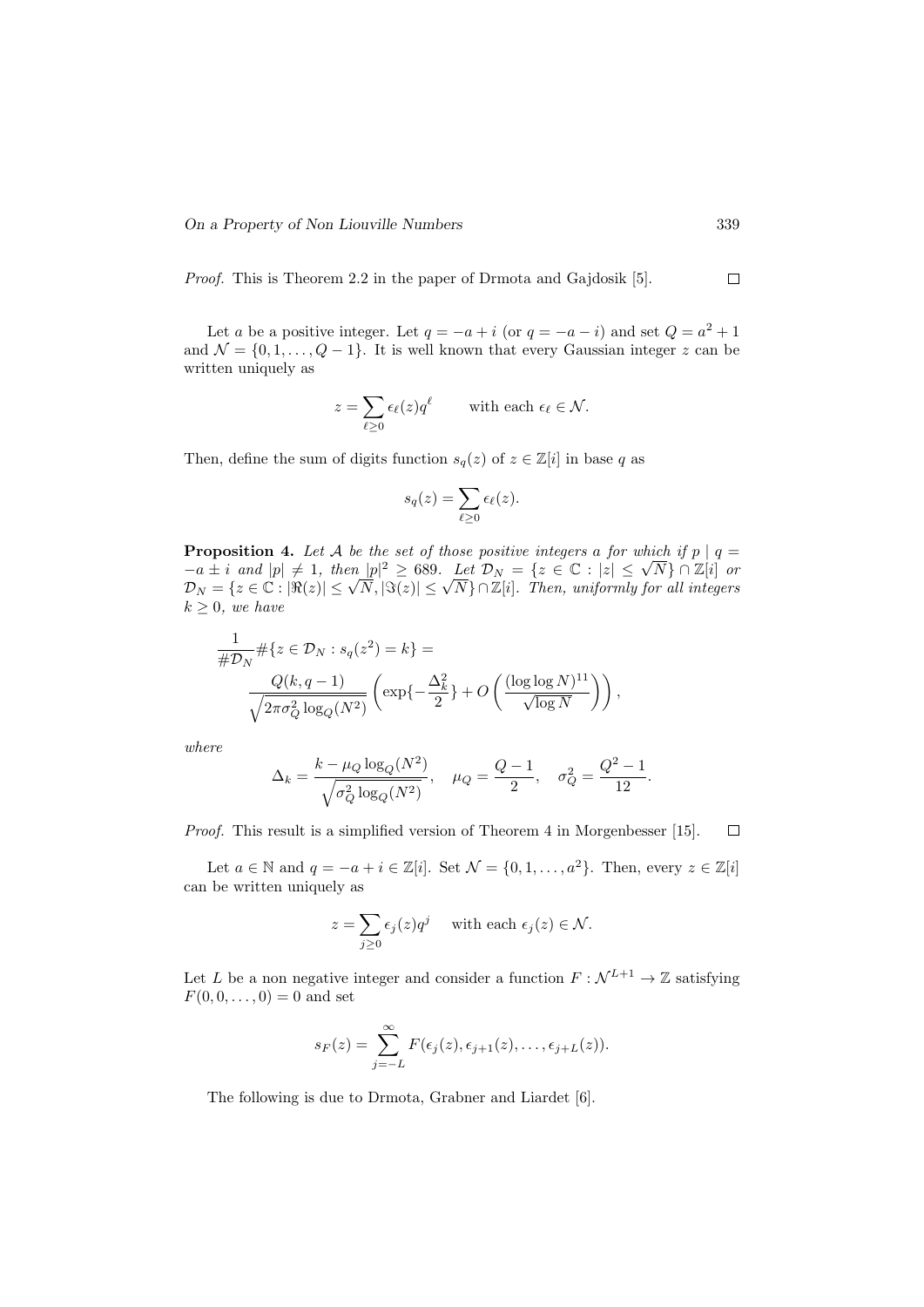Proposition 5. Under certain conditions on F stated in Corollary 3 in Drmota, Grabner and Liardet [6],

$$
\#\{z \in \mathbb{Z}[i] : |z|^2 < N, \ s_F(z) = k\} = \frac{\pi N}{\sqrt{2\pi\sigma^2 \log_{|q|^2} N}} \exp\left\{-\frac{(k - \mu \log_{|q|^2} N)^2}{2\sigma^2 \log_{|q|^2} N}\right\} \left(1 + O\left(\frac{1}{\sqrt{\log N}}\right)\right)
$$

uniformly for  $|k - \mu \log_{|q|^2} N| \leq c \sqrt{\log_{|q|^2} N}$ , where c can be taken arbitrarily large.

For any particular set of primes  $P$ , let  $E(x) = E_{\mathcal{P}}(x) := \sum$  $p \leq x$ <br> $p \in \mathcal{P}$ 1  $\frac{1}{p}$ .

The following two results, which we state as propositions, are due respectively to Halász  $[11]$  and Kátai  $[12]$ .

**Proposition 6.** (HALASZ) Let  $0 < \delta \leq 1$  and let P be a set of primes with corresponding functions  $\Omega_{\mathcal{P}}(n)$  and  $E(x) = E_{\mathcal{P}}(x)$ . Then, assuming that  $E(x) \to$  $\infty$  as  $x \to \infty$ , the estimate

$$
\sum_{\substack{n \le x \\ \Omega_{\mathcal{P}}(n)=k}} 1 = \frac{xE(x)^k}{k!} e^{-E(x)} \left\{ 1 + O\left(\frac{|k-E(x)|}{E(x)}\right) + O\left(\frac{1}{\sqrt{E(x)}}\right) \right\}
$$

holds uniformly for all positive integers k and real numbers  $x \geq 3$  satisfying

$$
E(x) \ge \frac{8}{\delta^3}
$$
 and  $\delta \le \frac{k}{E(x)} \le 2 - \delta$ .

**Proposition 7.** (KÁTAI) For  $1 \leq h \leq x$ , let

$$
A_k(x, h) := \sum_{\substack{x \le n \le x + h \\ \omega(n) = k}} 1, \qquad B_k(x) := \sum_{\substack{n \le x \\ \omega(n) = k}} 1, \delta_k(x, h) := \frac{A_k(x, h)}{h} - \frac{B_k(x)}{x}, \qquad E(x, h) := \sum_{k=1}^{\infty} \delta_k^2(x, h).
$$

Letting  $\varepsilon > 0$  be an arbitrarily small number and  $x^{7/12 + \varepsilon} \leq h \leq x$ , then

$$
E(x, h) \ll \frac{1}{\log^2 x \cdot \sqrt{\log \log x}}.
$$

#### 3 Main results

**Theorem 1.** Let  $f(x)$  be as in (1),  $h(n)$  be one of the five functions listed in (2) and  $y_n := f(h(n))$ . Then, the sequence  $(y_n)_{n\geq 1}$  is uniformly distributed modulo 1.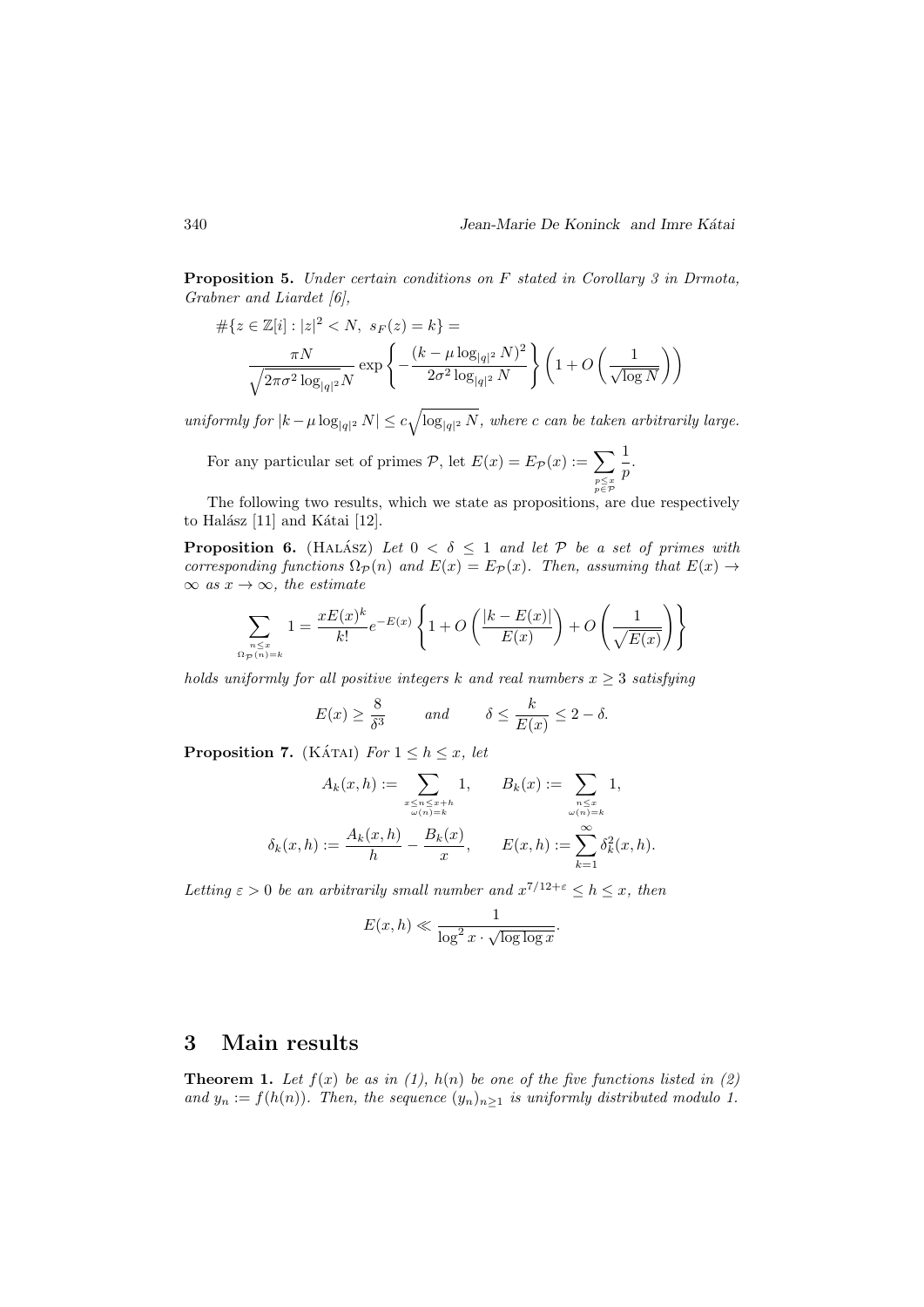**Theorem 2.** Let  $f(x)$  be as in (1). Then, the sequence  $(z_p)_{p \in \varnothing}$ , where  $z_p :=$  $f(s_q(p))$ , is uniformly distributed modulo 1.

**Theorem 3.** Let  $Q \geq 2$  and  $q \geq 2$  be fixed integers. Let  $\alpha$  be a strongly  $Q$ normal number. Let g be a real valued continuous function defined on [0,1] such that  $\int_0^1 g(x) dx = 0$ . Then,

$$
\lim_{N \to \infty} \frac{1}{N} \sum_{n=1}^{N} g(\alpha Q^{h(n)}) = 0,\tag{7}
$$

where  $h(n) = s_q(n)$  or  $s_q(n^2)$ . Moreover, letting  $\pi(N)$  stand for the number of prime numbers not exceeding N, we have

$$
\lim_{N \to \infty} \frac{1}{\pi(N)} \sum_{p \le N} g(\alpha Q^{s_q(p)}) = 0.
$$
\n(8)

The following corollary follows from estimate (7) of Theorem 3.

**Corollary 1.** With  $\alpha$  and  $h(n)$  as in Theorem 3, the sequence  $(\alpha Q^{h(p)})_{p \in \wp}$  is uniformly distributed modulo 1.

In light of Proposition 3, we have the following two corollaries.

**Corollary 2.** Let G be as in  $(4)$ . Then, letting f be as in  $(1)$ , the sequence  $({f(s_G(n))})_{n\geq 0}$  is uniformly distributed modulo 1.

**Corollary 3.** Let G be as in (4). Then, if  $\alpha$  is a strongly normal number in base Q, the sequence  $({\alpha \cdot Q^{s_G(n)}})_{n\geq 0}$  is uniformly distributed modulo 1.

As a direct consequence of the Main Lemma and of Proposition 4, we have the following result.

**Theorem 4.** Let  $\mathcal{D}_N$  be as in Proposition 4. Let f be as in (1). For each  $z \in \mathcal{D}_N$ , set  $y_z := f(s_q(z^2))$ . Then, the discrepancy of the sequence  $y_z$  tends to 0 as  $N \to \infty$ , that is

$$
D(y_z : z \in \mathcal{D}_N) \to 0 \quad \text{as } N \to \infty.
$$

**Theorem 5.** Let  $\mathcal{D}_N$  be as in Proposition 4. Let  $\alpha$  be a strongly normal number in base Q and consider the sequence  $(y_z)_{z \in \mathcal{D}_N}$ . Then

$$
D(y_z : z \in \mathcal{D}_N) \to 0 \quad \text{as } N \to \infty.
$$

In line with Proposition 7, we have the following.

**Theorem 6.** Let  $\varepsilon > 0$  be a fixed number. Let  $H = |x^{7/12+\epsilon}|$  and set

$$
\pi_k([x, x+H]):=\#\{n\in [x, x+H]: \omega(n)=k\}.
$$

Let  $f$  be as in  $(1)$  and set

$$
S(x) = \sum_{x \le n \le x+H} e(f(\omega(n))).
$$

Then

$$
\frac{S(x)}{H} \to 0 \quad \text{as } x \to \infty.
$$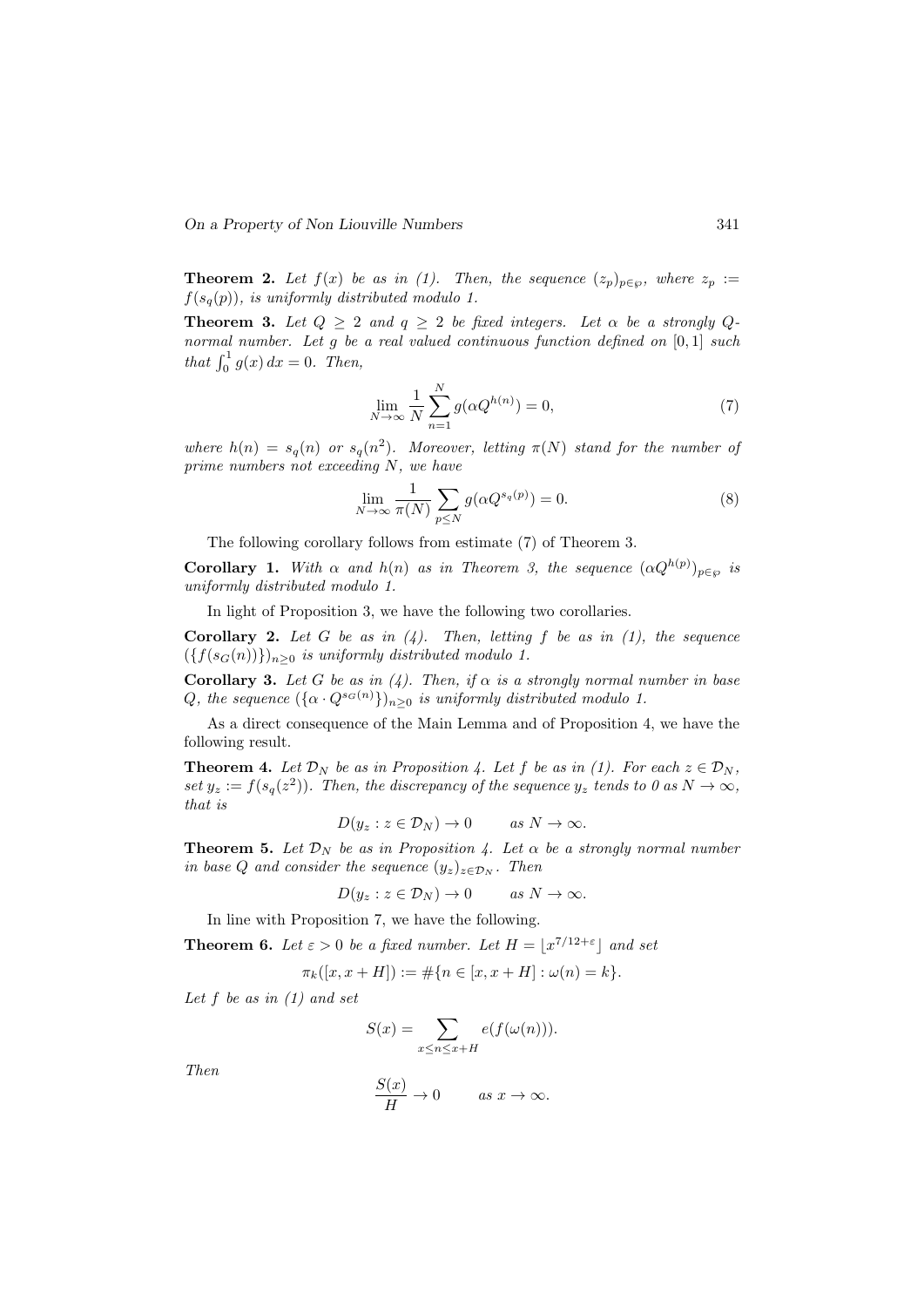### 4 Preliminary lemmas

**Lemma 1.** Let  $\alpha$  be a non Liouville number and let  $f(x)$  be as in (1). Then,

$$
\sup_{U \ge 1} \frac{1}{N} \left| \sum_{n=U+1}^{U+N} e(f(n)) \right| \to 0 \quad \text{as } N \to \infty.
$$

*Proof.* Since  $\alpha$  is a non Liouville number, there exists a positive integer  $\ell$  such that if  $\tau$  is a fixed positive number and

$$
\left|\alpha - \frac{t}{s}\right| \le \frac{1}{s\tau}, \quad (t,s) = 1, \quad s \le \tau,
$$

then  $\tau^{1/\ell} < s$ .

Vaughan ([16], Lemma 2.4) proved that if  $\left|\alpha - \frac{t}{s}\right| < \frac{1}{s^2}$  and  $K = 2^{t-1}$ , then, given any small number  $\varepsilon > 0$ ,

$$
\sum_{n=U+1}^{U+N} e(f(n)) \ll_{\varepsilon} N^{1+\varepsilon} \left(\frac{1}{s} + \frac{1}{N} + \frac{s}{N^t}\right)^{1/K}.
$$
 (9)

Now, choose  $\tau = N^{t/2}$  so that  $N^{t/2^{\ell}} < s < \tau$ . It then follows from (9) that

$$
\sum_{n=U+1}^{U+N} e(f(n)) \ll N^{1-\delta},
$$

for some  $\delta > 0$  which depends only on  $\varepsilon$  and  $\ell$ , thus completing the proof of Lemma 1.  $\Box$ 

Using this result, we can establish our Main Lemma.

**Lemma 2.** (Main Lemma) For each positive integer N, let  $(E_N(k))_{k\geq 1}$  be a sequence of non negative integers called weights which, given any  $\delta > 0$ , satisfies the following three conditions:

$$
(a) \sum_{k=1}^{\infty} E_N(k) = 1;
$$

(b) there exists a sequence  $(L_N)_{N\geq 1}$  which tends to infinity as  $N \to \infty$  such that

$$
\limsup_{N \to \infty} \sum_{\substack{k=1 \ \text{for } k \leq N}}^{\infty} E_N(k) \to 0 \quad \text{as } \delta \to 0;
$$

$$
(c) \lim_{N \to \infty} \max_{\frac{|k - L_N|}{\sqrt{L_N}} \leq \frac{1}{\delta}} \max_{1 \leq \ell \leq \delta^{3/2}} \left| \frac{E_N(k + \ell)}{E_N(k)} - 1 \right| = 0.
$$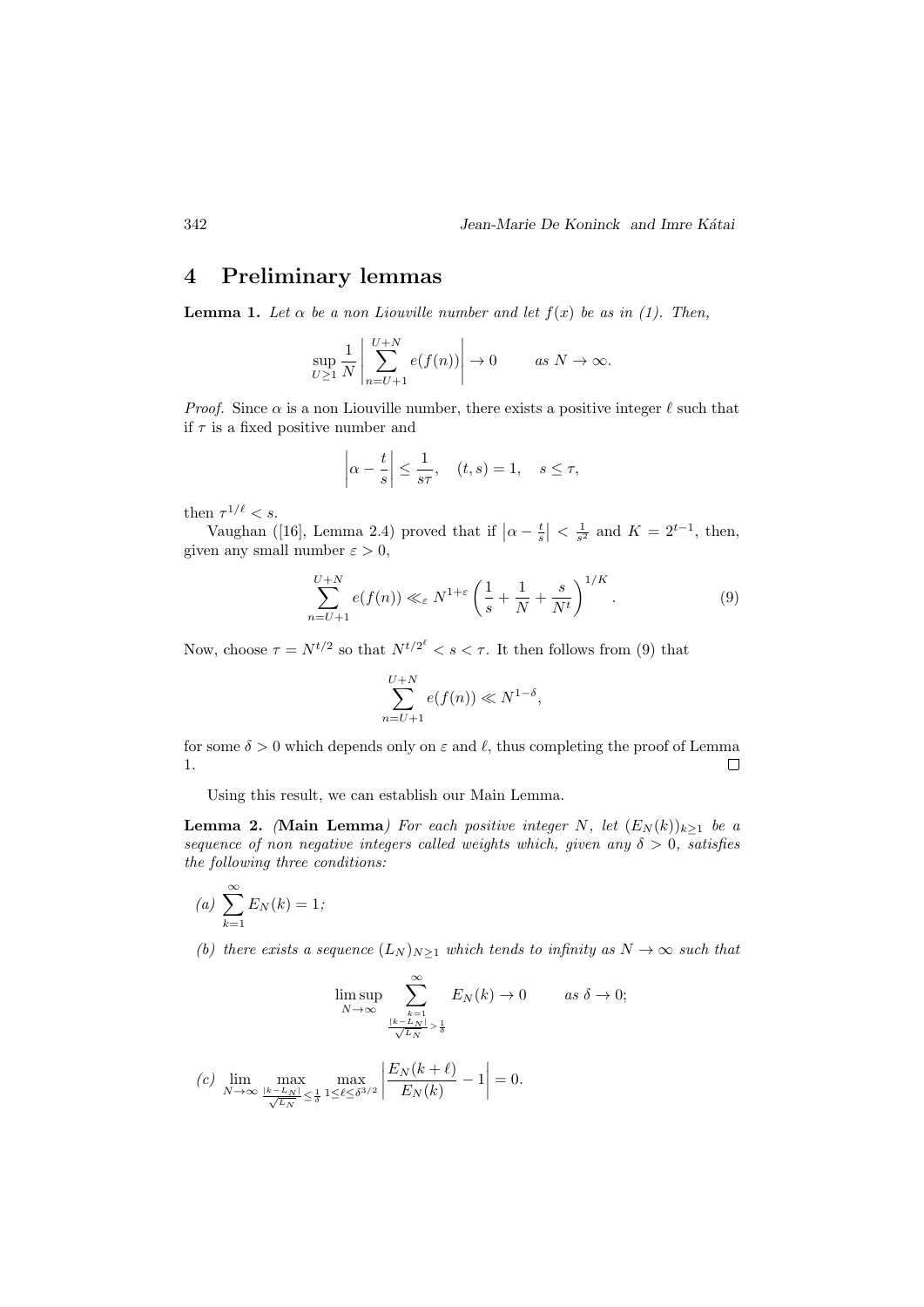Moreover, let  $\alpha$  and  $f$  be as in (1) and let

$$
T_N(f) := \sum_{k=1}^{\infty} e(f(k)) E_N(k).
$$

Then,

$$
T_N(f) \to 0 \qquad \text{as } N \to \infty. \tag{10}
$$

*Proof.* Let  $\delta > 0$  be fixed and set

$$
S := \lfloor \delta^{3/2} \sqrt{L_N} \rfloor, \quad t_m = \lfloor L_N \rfloor + mS \quad (m = 1, 2, ...),
$$
  

$$
U_m = [t_m, t_{m+1} - 1] \quad (m = 1, 2, ...).
$$

Let us now write

$$
T_N(f) = S_1(N) + S_2(N),\tag{11}
$$

where

$$
S_2(N) = \sum_{|k - L_N| > \frac{1}{\delta} \sqrt{L_N}} E_k(N) e(f(k)),
$$
  
\n
$$
S_1(N) = \sum_{|m| \le 1/\delta^{5/2}} \sum_{k \in U_m} E_k(N) e(f(k)) = \sum_{|m| \le 1/\delta^{5/2}} S_1^{(m)}(N),
$$

say.

First observe that, by condition (b) above,

$$
|S_2(N)| \le \sum_{\frac{|k-L_N|}{\sqrt{L_N}} > \frac{1}{\delta}} E_N(k) = o(1) \quad \text{as } N \to \infty.
$$
 (12)

On the other hand, it follows from condition (c) above and Lemma 1 that, as  $N \to \infty$ ,

$$
\begin{array}{rcl} \left| S_1^{(m)}(N) \right| & \leq & E_{t_m}(N) \left| \sum_{k \in U_m} e(f(k)) \right| + o(1) \sum_{k \in U_m} E_k(N) \\ & = & o(1) SE_{t_m}(N) + o(1) \sum_{k \in U_m} E_k(N), \end{array}
$$

while

$$
\left| SE_{t_m}(N) - \sum_{k \in U_m} E_k(N) \right| = o(1) \sum_{k \in U_m} E_k(N).
$$

Gathering these two estimates, we obtain that

$$
S_1(N) \to 0 \quad \text{as } N \to \infty. \tag{13}
$$

Using  $(12)$  and  $(13)$  in  $(11)$ , conclusion  $(10)$  follows.

 $\Box$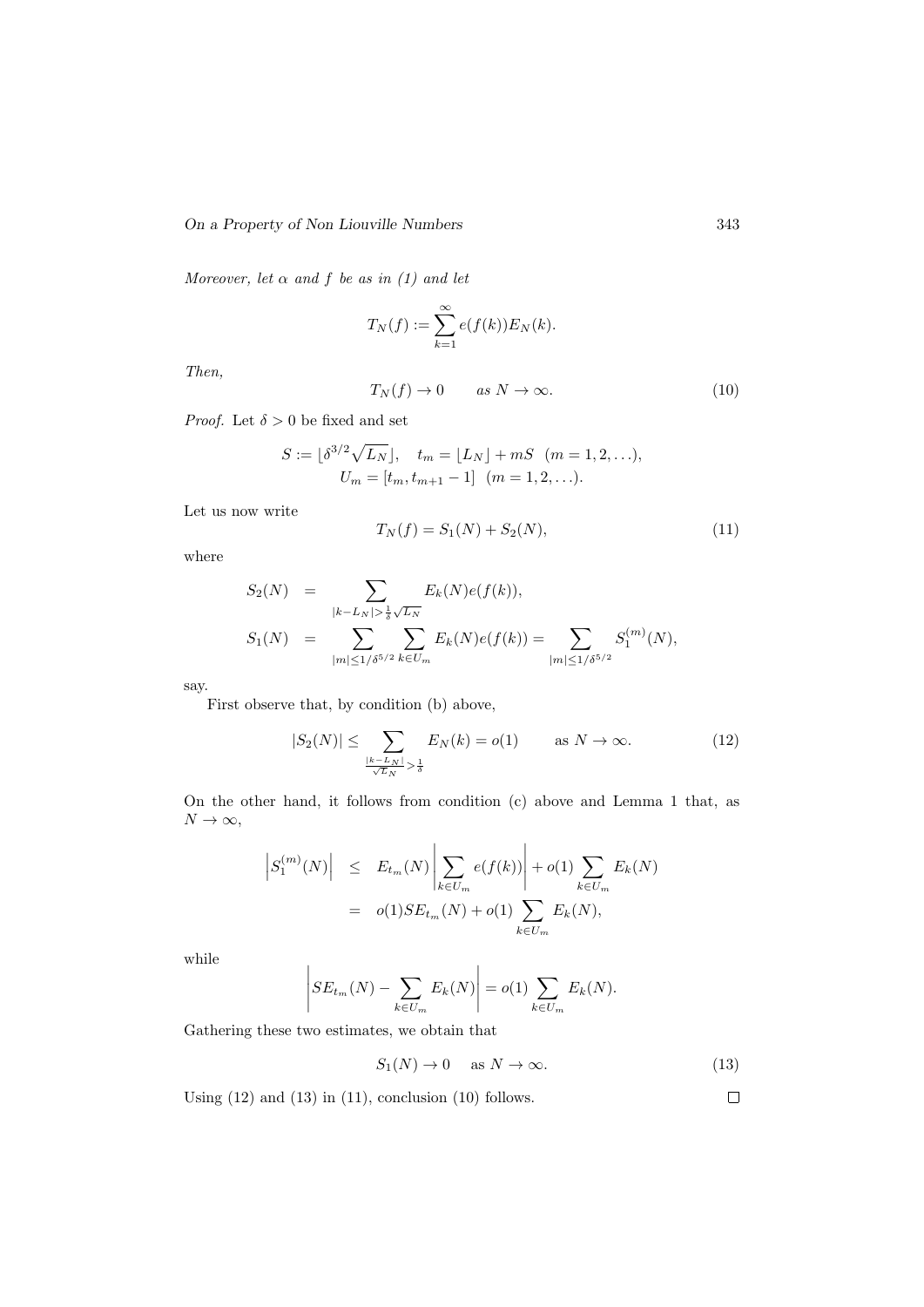**Lemma 3.** For each integer  $k \geq 1$ , let

$$
\pi_k(x) := #\{n \le x : \omega(n) = k\},\newline \pi_k^*(x) := #\{n \le x : \Omega(n) = k\}
$$

Then, the relations

$$
\pi_k(x) = (1 + o(1)) \frac{x}{\log x} \frac{(\log \log x)^{k-1}}{(k-1)!},
$$
  

$$
\pi_k^*(x) = (1 + o(1)) \frac{x}{\log x} \frac{(\log \log x)^{k-1}}{(k-1)!}
$$

hold uniformly for

$$
|k - \log \log x| \le \frac{1}{\delta_x} \sqrt{\log \log x},\tag{14}
$$

where  $\delta_x$  is some function of x chosen appropriately and which tends to 0 as  $x \to \infty$ .

Proof. This follows from Theorem 10.4 stated in the book of De Koninck and Luca [3].  $\Box$ 

# 5 Proof of Theorem 1

We first consider the case when  $h(n)$  is one of the three functions  $\omega(n)$ ,  $\Omega(n)$  and  $\Omega_E(n)$ . Set

$$
\pi_k(N) = #\{n \le N : \omega(n) = k\}, \n\pi_k^*(N) = #\{n \le N : \Omega(n) = k\}, \nT_k(N) = #\{n \le N : \Omega_E(n) = k\}.
$$

In light of Lemma 3 and Proposition 6, the corresponding weights of the sequences  $(\pi_k(N))_{k\geq 1}$ ,  $(\pi_k^*(N))_{k\geq 1}$  and  $(T_k(N))_{k\geq 1}$  are  $\pi_k(N)/N$ ,  $\pi_k^*(N)/N$  and  $T_k(N)/N$ , respectively.

Now, in order to obtain the conclusion of the Theorem, we only need to prove that, for each non zero integer  $m$ ,

$$
\frac{1}{N} \sum_{n \le N} e(mf(h(n))) \to 0 \quad \text{as } N \to \infty.
$$

But this is guaranteed by Lemma 1 if we take into account the fact that since  $\alpha$  is a non Liouville number, the number  $m\alpha$  is also non Liouville for each  $m \in \mathbb{Z} \setminus \{0\}$ . Hence, the theorem is proved.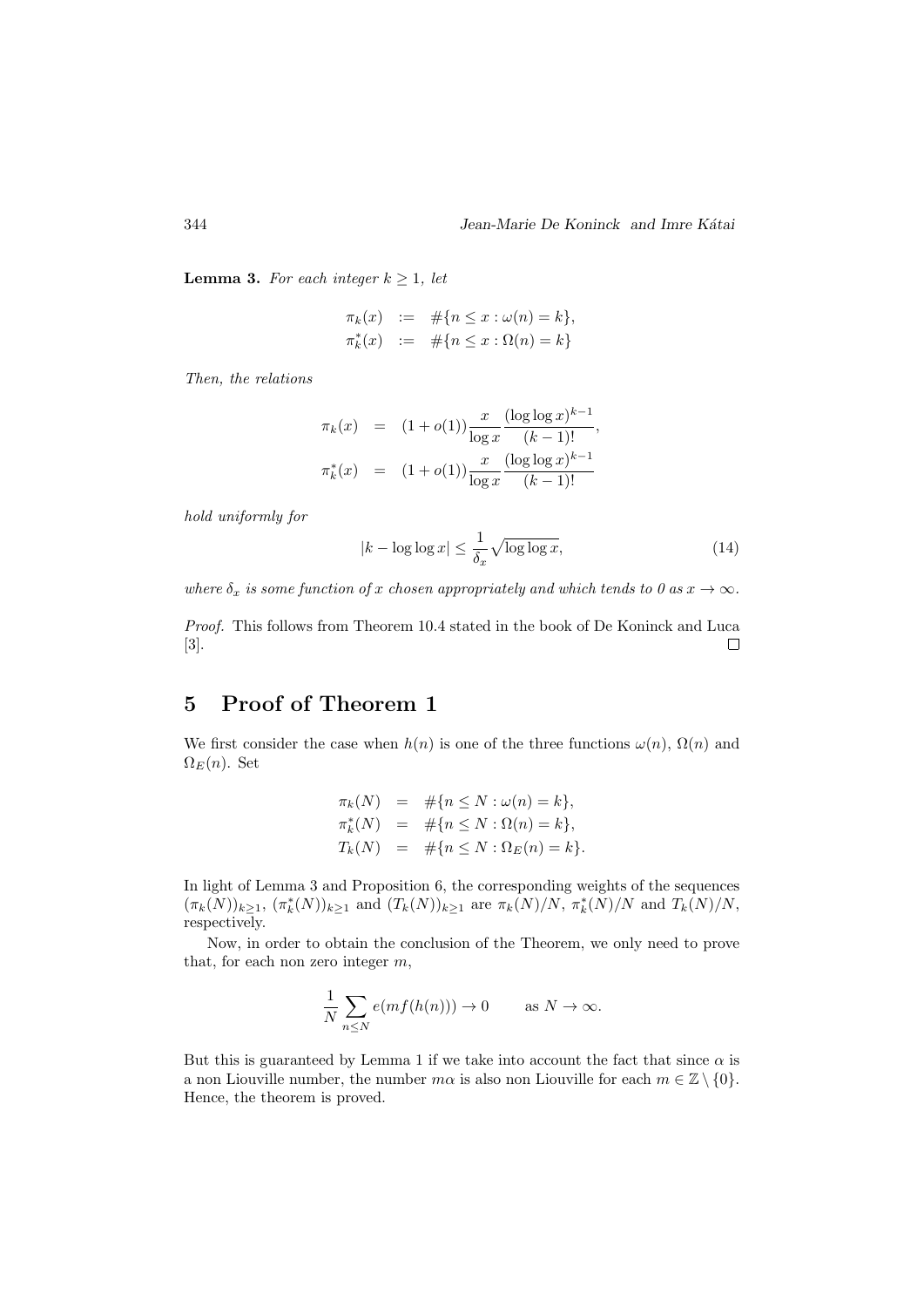# 6 Proof of Theorem 2

We cannot make a direct use of Lemma 2 because the estimate in that lemma only holds for those positive integers k such that  $(k, q - 1) = 1$ . To avoid this obstacle, we shall subdivide the positive integers  $k$  according to their residue class modulo  $q-1$ . Observe that there are  $\varphi(q-1)$  such classes. Hence, we write each k as

$$
k = t(q - 1) + \ell,
$$
  $(\ell, q - 1) = 1.$ 

Hence, for each positive integer  $\ell$  such that  $(\ell, q - 1) = 1$ , we set

$$
\wp_{\ell} := \{ p \in \wp : s_q(p) \equiv \ell \pmod{q-1} \}, \qquad \Pi_{\ell}(N) := \# \{ p \le N : p \in \wp_{\ell} \}. \tag{15}
$$

It is easy to verify that

$$
\frac{\Pi_{\ell}(N)}{\pi(N)} = (1 + o(1)) \frac{1}{\varphi(q-1)} \qquad (N \to \infty). \tag{16}
$$

Thus, in order to prove Theorem 2, we need to show that the sum

$$
U_{\ell}(N):=\sum_{\substack{p\leq N\\ s_q(p)\equiv \ell\pmod{q-1}}}e(mf(s_q(p))),
$$

where  $m$  is any fixed non zero integer, satisfies

$$
U_{\ell}(N) = o(1) \quad \text{as } N \to \infty. \tag{17}
$$

Setting

$$
\sigma_N(k) := \#\{p \le N : s_q(p) = k\},\
$$

we have

$$
U_{\ell}(N) = \sum_{k \equiv \ell \pmod{q-1}} e(mf(k))\sigma_N(k)
$$
  
= 
$$
\sum_{t \ge 0} e(mf(t(q-1) + \ell))\sigma_N(t(q-1) + \ell).
$$
 (18)

Observe that the leading coefficient of the above polynomial  $f(t(q - 1) + \ell)$  is  $\alpha(q-1)^k$ , which is a non Liouville number as well (as we mentioned in the proof of Theorem 1), and also that the functions

$$
w_N(t) := \frac{1}{\Pi_{\ell}(N)} \sigma_N(t(q-1) + \ell)
$$

may be considered as weights (since  $\sum_{k=1}^{\infty} w_N(t) = 1$ ). Thus, applying Lemma 2, we obtain (17), thereby completing the proof of Theorem 2.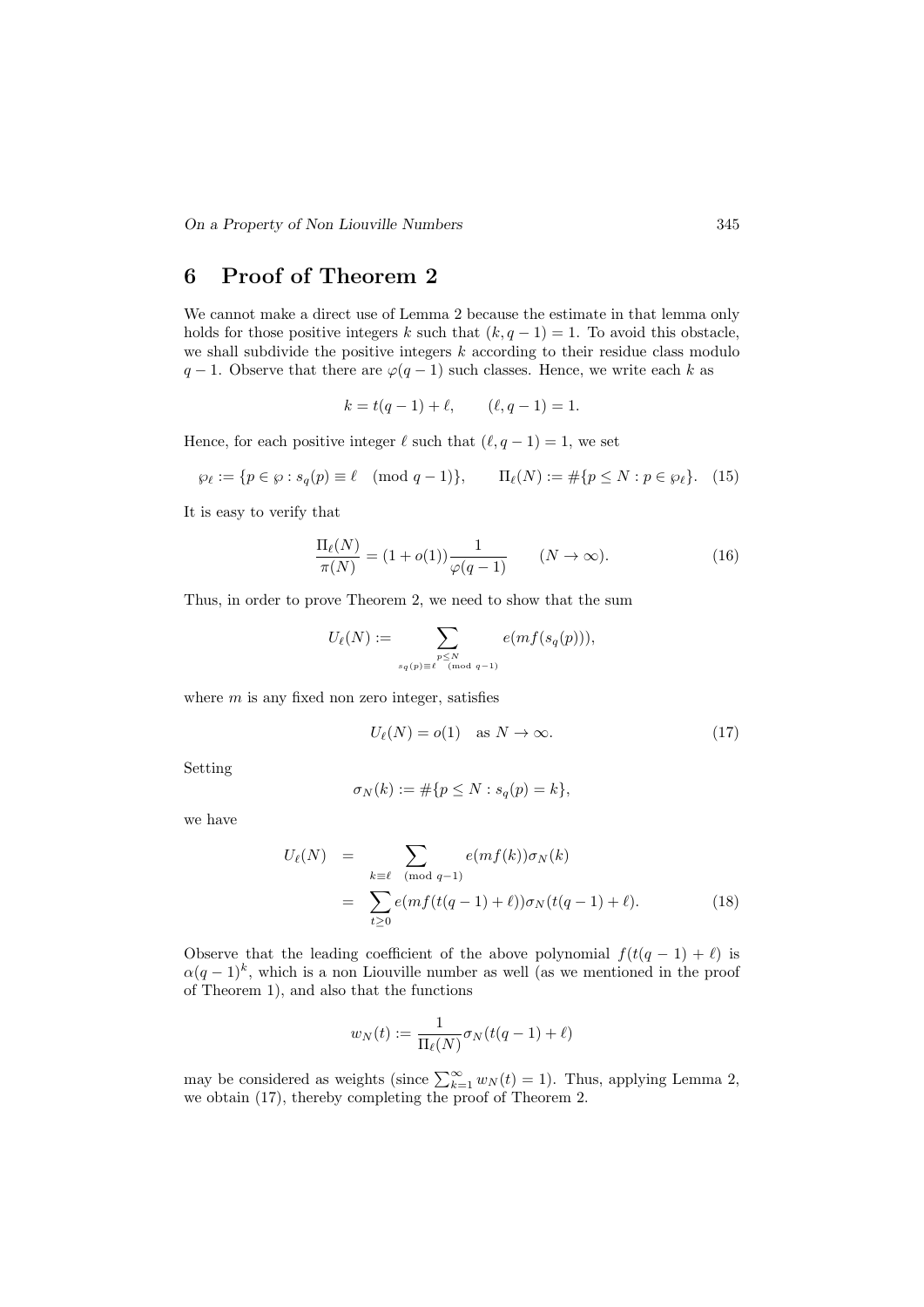# 7 Proof of Theorem 3

We shall skip the proof of estimate  $(7)$ , since it can be obtained along the same lines as that of the main theorem in De Koninck, Kátai and Phong [2].

In order to obtain (8), we separate the set  $\wp$  into  $\varphi(q-1)$  distinct sets  $\wp_{\ell}$ , with corresponding counting function  $\Pi_N(\ell)$  defined in (15).

Observe that

$$
g(\alpha Q^{t(q-1)+\ell})\sigma_N(t(q-1)+\ell) = g((\alpha Q^{\ell}) \cdot Q^{t(q-1)})\sigma_N(t(q-1)+\ell)
$$

Now, since  $\alpha$  is a strongly Q-normal number, then so is  $\alpha Q^{\ell}$ , a number which is strongly  $Q^{q-1}$ -normal.

We then have

$$
\sum_{p \leq N} g(\alpha Q^{s_q(p)}) = \sum_{k \geq 1} \sum_{\substack{p \leq N \\ s_q(p) = k}} g(\alpha Q^k)
$$
  
= 
$$
\sum_{\substack{\ell=1 \\ (\ell, q-1) = 1}}^{q-1} \sum_{\substack{p \leq N \\ p \in \wp_{\ell} \\ (\ell, q-1) = 1}} g(\alpha Q^{t(q-1)+\ell}) \sigma_N(t(q-1)+\ell)
$$
  
= 
$$
\sum_{\substack{\ell=1 \\ (\ell, q-1) = 1}}^{q-1} \sum_{\substack{p \leq N \\ p \in \wp_{\ell}}} g((\alpha Q^{\ell}) \cdot Q^{t(q-1)}) \sigma_N(t(q-1)+\ell).
$$

Since we then have

$$
\lim_{N \to \infty} \frac{1}{\Pi_{\ell}(N)} \sum_{\substack{p \le N \\ p \in \wp_{\ell}}} g(\alpha Q^{s_q(p)}) = 0 \quad \text{for each } \ell \text{ with } (\ell, q - 1) = 1,
$$

summing up over all  $\ell$ 's such that  $(\ell, q - 1) = 1$ , estimate (8) follows immediately.

# References

- [1] J.M. De Koninck and I. K´atai, On the distribution modulo 1 of the values of  $F(n) + \alpha \sigma(n)$ , Publicationes Mathematicae Debrecen 66 (2005), 121-128.
- [2] J.M. De Koninck, I. Kátai and B.M. Phong, On strong normality, preprint.
- [3] J.M. De Koninck and F. Luca, Analytic Number Theory: Exploring the Anatomy of Integers, Graduate Studies in Mathematics, Vol. 134, American Mathematical Society, Providence, Rhode Island, 2012.
- [4] H. Delange, Sur la fonction sommatoire de la fonction "somme des chiffres", Enseign. Math. (2) 21.1 (1975), 31–47.
- [5] M. Drmota and J. Gajdosik, The distribution of the sum-of-digits function, J. Théor. Nombres Bordeaux 10 (1998), No. 1, 17–32.